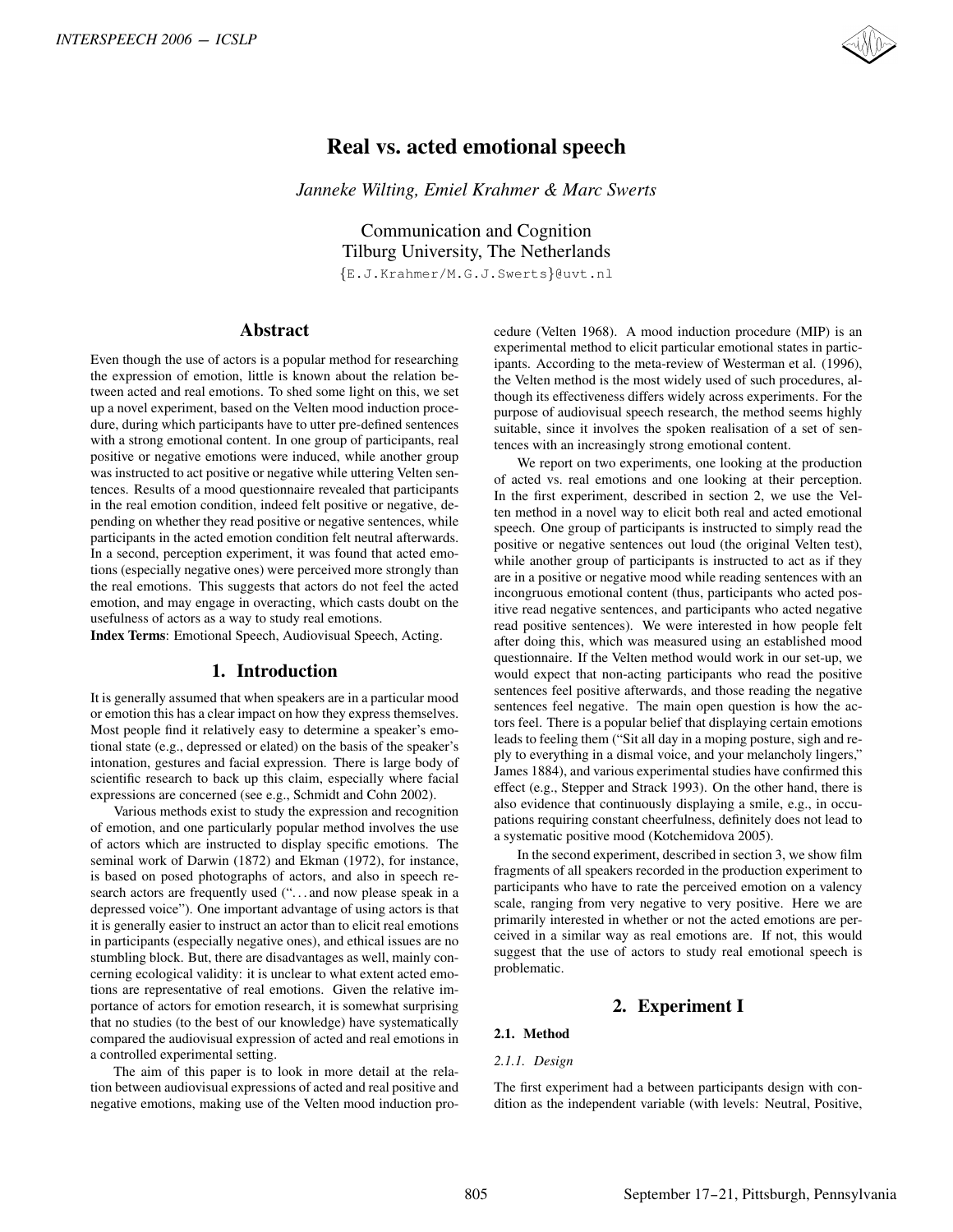

#### *2.1.2. Participants*

Fifty people (10 per condition) participated in the experiment, 31 female and 19 male, with an average age of 27 (range 19-52), none of the participants a (professional) actor. All were students and colleagues from Tilburg University, none involved with audiovisual speech or emotions. None of the participants objected to being filmed, and all gave written consent to use their recordings for research purposes.

#### *2.1.3. Materials*

The original stimuli set of Velten (1968) consisted of 180 sentences evenly distributed over three conditions (positive, negative and neutral). Positive and negative sentences were first literally translated in Dutch, after which they were revised to make sure they were easy to pronounce. Sentences that referred to 'specifics' (e.g., college, parents, religion) were omitted. The neutral sentences ("There is a large rose-growing center near Tyler, Texas") were replaced with comparable sentences tailored towards the Dutch situation. In the end we selected 40 sentences for each condition. We made sure that the 40 sentences in the positive and negative condition showed the same progression as the original sets of 60 sentences, from neutral ("Today is neither better nor worse than any other day") to increasingly more emotional sentences ("God I feel great!" and "I want to go to sleep and never wake up." for the positive and negative sets, respectively), to allow for a gradual build up of the intended emotional state. INTERSPEECH 2006 - ICSLP<br>Act positive. Negative and Act aegative) and emotional state as the dispersion variable.<br>
2.4.2 Participates in decreasing the captain of the experiment, 31<br>
(drawled the state of the condition pa

#### *2.1.4. Procedure*

Participants took part one at a time. They were invited to a quiet room, where they were asked to take a seat in front of a desk on which a laptop computer was placed. The laptop was lifted 13cm from the surface so that the screen was more or less at eye level. Right above the screen a digital camera was positioned that recorded the face and upper body of the participants.

Besides the three conditions described by Velten for the induction of real emotions (POSITIVE, NEUTRAL, NEGATIVE), two acting conditions were added. In one of these, participants were shown the negative sentences and were asked to utter these as if they were in a positive mood (ACT POSITIVE), in the other, positive sentences were shown and participants were instructed to utter these in a negative way (ACT NEGATIVE).

Participants were told that the goal of the experiment was to study the effect of mood on memory recall (earlier work has revealed that the effectiveness of mood induction procedures increases when the induction serves a clear purpose, e.g., Westermann et al. 1996). The instructions, a slightly abridged version of the original instructions from Velten, were displayed on the computer screen, and participants were instructed to first silently read the texts, after which they had to read them aloud. This enabled them to practice the experimental procedure. The introduction phase was self-paced.

If the instructions were clear, the experimenter left the room and the actual experiment started. During this phase, the sentences were displayed on a computer screen for 20 seconds, and participants were instructed to read each sentence twice (once silently, then out loud). This phase lasted exactly 800 seconds (40 sentences  $\times$  20 seconds), i.e., a little over 13 minutes.



Table 1: Induced emotional state on a 7-point scale  $(1 = \text{very neg-})$ ative,  $7$  = very positive) as a function of condition (standard deviations between brackets).

| Condition           | Emotion (s.d.) |
|---------------------|----------------|
| <b>POSITIVE</b>     | 5.65(0.63)     |
| <b>ACT POSITIVE</b> | 4.77(1.23)     |
| <b>NEUTRAL</b>      | 4.95(0.87)     |
| <b>ACT NEGATIVE</b> | 4.92(0.63)     |
| <b>NEGATIVE</b>     | 3.85(1.20)     |

Immediately following this phase, participants had to fill in a short mood questionnaire ("At this moment, I feel ...") derived from Mackie & Worth (1989) and Krahmer et al. (2004), consisting of six 7-point bipolar semantic differential scales, using the following adjective pairs (English translations of Dutch originals: happy/sad, pleasant/unpleasant, satisfied/unsatisfied, content/discontent, cheerful/sullen and in high spirits/low-spirited. The order of the adjectives was randomized; for processing negative adjectives were mapped to 1 and positive ones to 7. After filling in the questionnaire participants performed a dummy recall test, as this was supposed to be the purpose of the mood induction. The results of the recall test were not analysed. Finally, participants were debriefed and told about the real purpose of the experiment. They were given a candy bar as a token of appreciation (it has been suggested that giving a candy bar is itself a positive MIP, Westermann et al. 1996).

#### 2.2. Results

The internal consistency of the mood questionnaire was measured using Cronbach's  $\alpha$  and was very good ( $\alpha = .92$ ). A t-test revealed that there was no effect of gender on the induced mood  $(t(48) = .84, p = .41)$ , hence below we collapse data across gender. Table 1 reveals the induced emotional state on a 7-point scale  $(1 = \text{very negative}, 7 = \text{very positive})$  as a function of condition. Clearly, the non-acting participants reading the sentences intended to induce a positive emotion feel the most positive, and non-acting participants reading the sentences intended to induce a negative emotion indeed feel most negative. Acting induces essentially the same emotion as reading the neutral sentences (i.e., a neutral one). It is interesting to observe that the standard deviations for the particapants reading the negative sentences (i.e., real negative and act positive) are twice as high as those of the other three conditions, suggesting that the effects of the negative sentence are more variable across participants than the effects of the positive sentences. A univariate analysis of variance (ANOVA) confirmed that condition had a significant effect on emotional state of the participants  $(F(4, 45) = 4.65, p < .005)$ . A Tukey HSD post hoc analysis revealed that this effect could only be attributed to the contribution of the really positive and really negative conditions, which differed significantly from each other.

#### 2.3. Conclusion

The first experiment revealed that the Velten method in this set-up worked very well, in the non-acting conditions the intended emotional states were indeed induced, which shows that translating the set of Velten sentences and reducing it from 60 to 40 sentences per condition did not have a negative effect on the usefulness of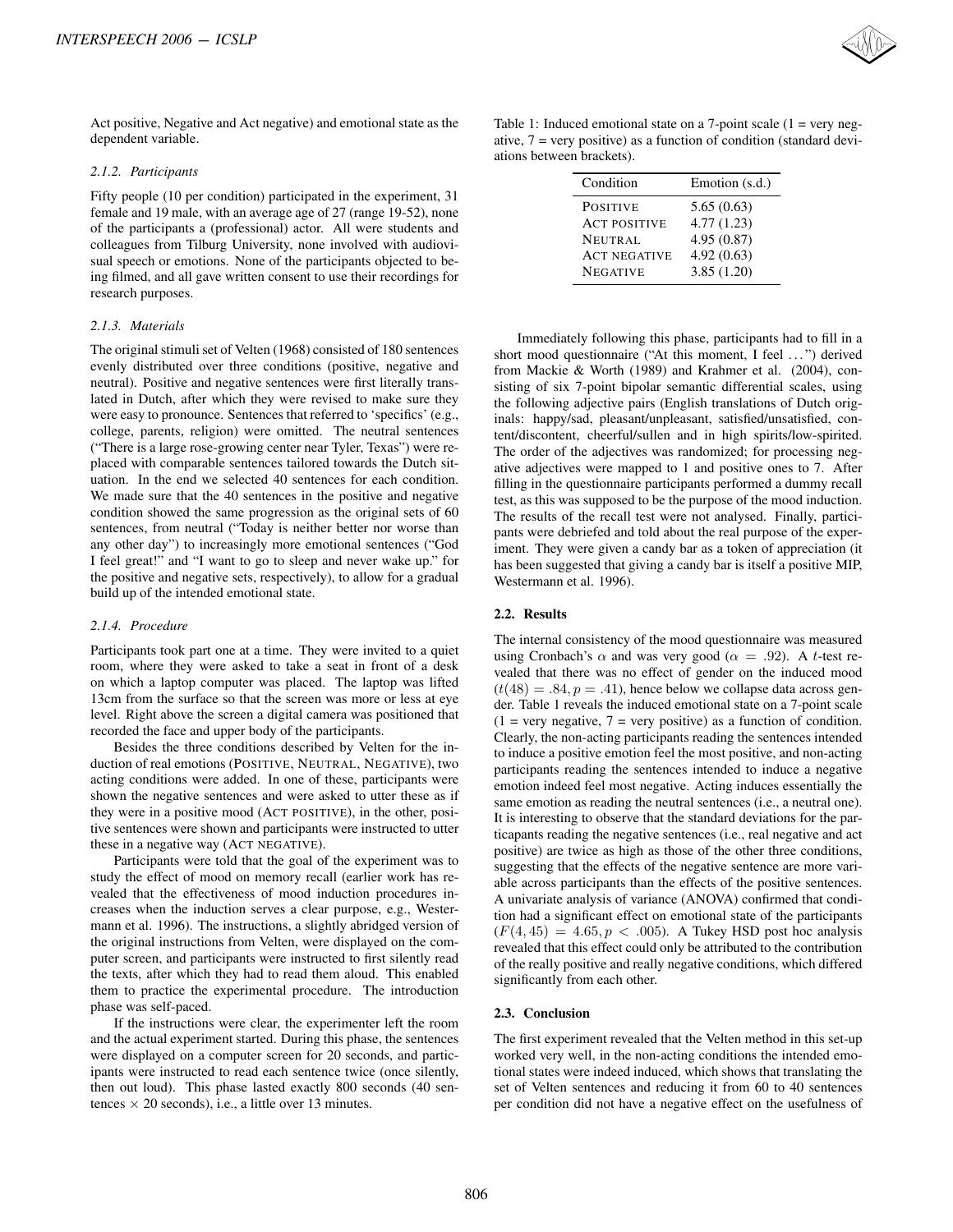



ACTED ACTED

Figure 1: Representative stills of real (top) and acted emotional (bottom) expressions, with on the left hand side the positive and on the right hand side the negative versions.

the method. It is highly interesting to observe that acting participants in this set-up felt neutral afterwards. In other words: the acted emotions in this experiment are not felt. The logical follow up question is how expressions of acted and real emotional speech are perceived, a question which we address in Experiment II.

# 3. Experiment II

### 3.1. Method

### *3.1.1. Design*

The second experiment had a within participants design with condition as independent variable (with levels: Neutral, Positive, Negative, Act positive and Act negative) and perceived emotional state as the dependent variable.

### *3.1.2. Participants*

Forty people participated (all different from those of the first experiment), 20 females and 20 males, with an average age of 36.

#### *3.1.3. Materials*

From each of the speakers in the first experiment the last sentence was selected. Depending on the condition, all speakers produce the Dutch counterparts of "God, I feel great!" (positive), "I want to go to sleep and never wake up" (negative) or "Mandarin is the official language of China" (neutral). These sentences, uttered just before filling in the mood questionnaire, arguably capture the speakers at the height of the induced emotion. The recordings were presented without sound, to avoid participants from relying on lexical cues.

### *3.1.4. Procedure*

Participants took part one at a time. They were invited into a quite room, and asked to take place in front of a computer. Participants were told that they would see 50 speakers in different emotional states, and that their task was to rate the perceived state on a 7 point valency scale ranging from  $1$  (= "very negative") to  $7 =$ ("very positive"). Participants were not informed about the fact that some of the speakers were acting. The stimuli were offered in one of two random orders, to compensate for potential learning effect. They were preceded by a number displayed on the screen indicating which stimulus would come up next, and followed by a 3 second interval during which participants could fill in their score on an answer form. Stimuli were shown only once. The experiment was preceded by a short training session consisting of three speakers (for which a different sentence was used) to make participants acquainted with the stimuli and task. If all was clear, the actual experiment started, after which there was no further interaction between participant and experimenter. The entire experiment lasted approximately 10 minutes.